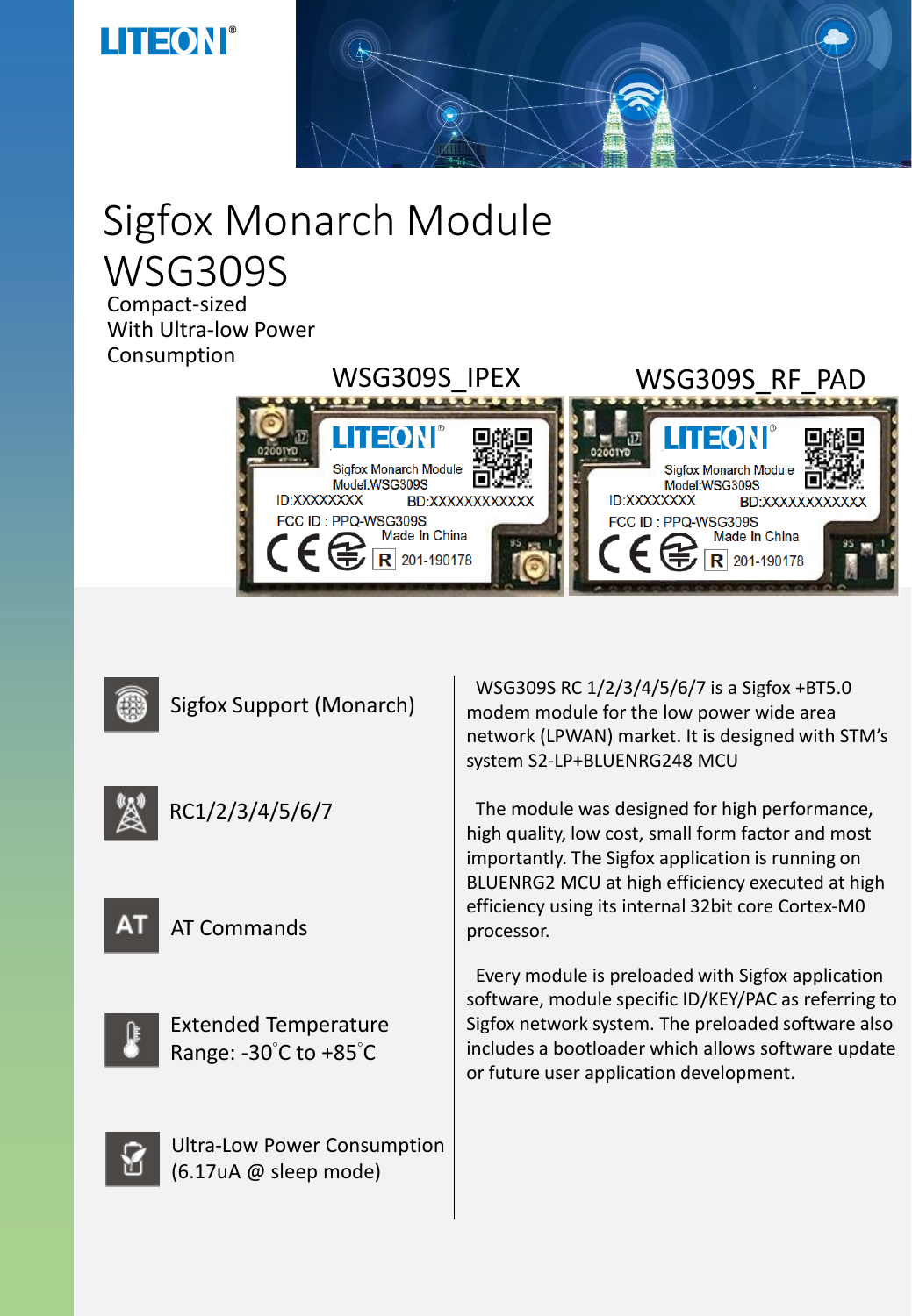





## Sigfox Verified™ Certificate M\_004E\_0C85\_01

Congratulations LiteOn, the following product is now Sigfox Verified™ certified:

|                    | PRODUCT MODEL NAME:                                                                                                                                                                                                            | <b>WSG309S</b>                                                                                                                               |
|--------------------|--------------------------------------------------------------------------------------------------------------------------------------------------------------------------------------------------------------------------------|----------------------------------------------------------------------------------------------------------------------------------------------|
|                    | <b>RADIO CONFIGURATION:</b>                                                                                                                                                                                                    | RC1, RC2, RC3, RC4, RC5, RC6, RC7<br>CORP-13447 RC1 UDL MON                                                                                  |
| sigfox<br>verified | <b>TEST REPORT:</b>                                                                                                                                                                                                            | CORP13447 RC2 UDL MON<br>CORP-13447_RC3C_UDL_MON<br>CORP13447 RC4 UDL MON<br>CORP-13447 RC5 UDL MON<br>CORP13447_RC6_UDL_MON<br>60394140-001 |
|                    |                                                                                                                                                                                                                                | V01                                                                                                                                          |
|                    | SCHEMATIC VERSION:                                                                                                                                                                                                             | VQ                                                                                                                                           |
|                    |                                                                                                                                                                                                                                | V01                                                                                                                                          |
|                    |                                                                                                                                                                                                                                | V2.1.0.2                                                                                                                                     |
|                    | SIGFOX LIB: And All Contract Contract Contract Contract Contract Contract Contract Contract Contract Contract Contract Contract Contract Contract Contract Contract Contract Contract Contract Contract Contract Contract Cont | V2.8.1_FDL_MON_ADDON/V0.6.0                                                                                                                  |
|                    | <b>MESSAGE ROLLOVER COUNTER: </b>                                                                                                                                                                                              | 4096                                                                                                                                         |
|                    | SIGFOX REFERENCE                                                                                                                                                                                                               | <b>BUIL-917</b>                                                                                                                              |
|                    | <b>CERTIFICATION DATE:</b>                                                                                                                                                                                                     | 15/07/2020                                                                                                                                   |
|                    | <b>SIGFOX FEATURES:</b>                                                                                                                                                                                                        |                                                                                                                                              |
|                    |                                                                                                                                                                                                                                |                                                                                                                                              |
|                    | PAYLOAD ENCRYPTED                                                                                                                                                                                                              |                                                                                                                                              |
|                    |                                                                                                                                                                                                                                |                                                                                                                                              |
|                    |                                                                                                                                                                                                                                |                                                                                                                                              |

This certificate is valid for this product only. Any change to the certified product has to be reported to Sigfox as it may lead to a renewal of the RF & protocol Tests. The Sigfox Verified™ logo must be used in respect of Sigfox branding guidelines.

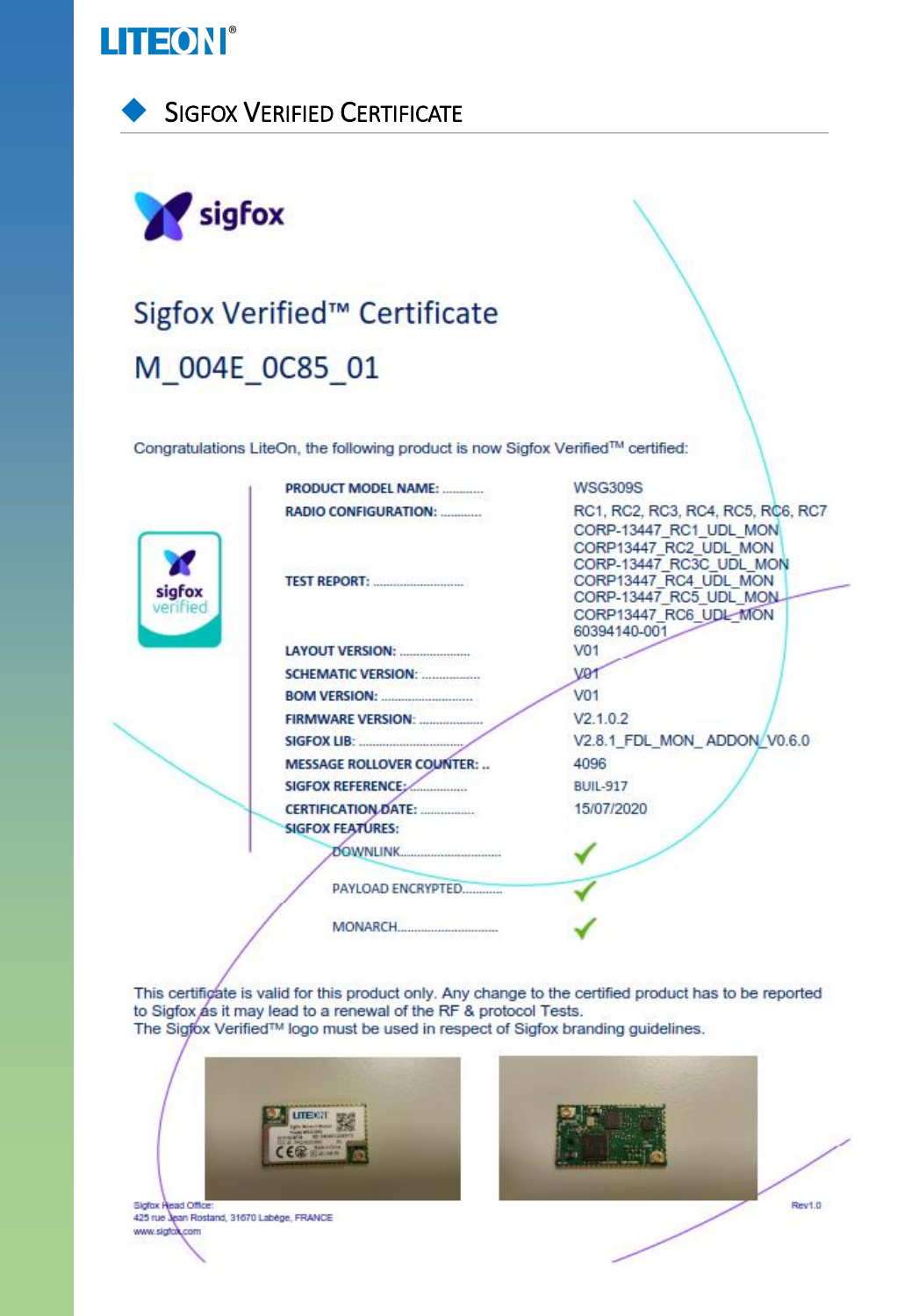### LITEON®

#### ◆ General Feature

- General Sigfox module for Smart City, Smart Agriculture, Smart Industry, IOT Application
- Compact Form Factor: 28.5 x 16.5 x 3.0 mm
- 59 Pin Stamp Pad for PCB SMT mounting
- Interface: I2C\*1/UART\*1/GPIO\*12/ADC\*2/SWD\*1
- Temperature range: -30°C to +85°C
- Supply voltage:  $2.1 \approx 3.6$ V
- Preloaded Sigfox application with ID/KEY/PAC
- Bluetooth Profile Support list : GAP, GATT, ATT, SM, L2CAP

| <b>WSG309S</b>               |                                                                                                                                                                                                                                                                                        |                   |  |  |
|------------------------------|----------------------------------------------------------------------------------------------------------------------------------------------------------------------------------------------------------------------------------------------------------------------------------------|-------------------|--|--|
| Standard                     | Sigfox Network System                                                                                                                                                                                                                                                                  | Bluetooth5.0      |  |  |
| Interface                    | I2C/UART/GPIO/ADC/SWD/DIO                                                                                                                                                                                                                                                              |                   |  |  |
| Transmit Output Power        | 22dBm(RC2/4)<br>14dBm(RC1/6/7)<br>13dBm(RC3/5)                                                                                                                                                                                                                                         | 8dBm              |  |  |
| Data Rate                    | Uplink: 100bps<br>Downlink: 600bps                                                                                                                                                                                                                                                     | 1Mbps             |  |  |
| <b>Modulation Techniques</b> | Uplink - DBPSK<br>Downlink - GFSK                                                                                                                                                                                                                                                      | <b>GESK</b>       |  |  |
| Frequency bands              | RC 1/2/3/4/5/6/7                                                                                                                                                                                                                                                                       | 2400 to 2483.5MHz |  |  |
| <b>Operating Voltage</b>     | $2.1 \approx 3.6 V$                                                                                                                                                                                                                                                                    |                   |  |  |
| <b>Operating Temperature</b> | $-30$ $\approx$ 85 degree C                                                                                                                                                                                                                                                            |                   |  |  |
| Current consumption          | 121mA Tx at 22dBm (peak current with Sigfox packet<br>transmission)<br>33mA Tx at 14dBm (peak current with Sigfox packet<br>transmission)<br>31mA Tx at 13dBm (peak current with Sigfox packet<br>transmission)<br>22mA Tx at 4dBm with BT packet transmission 6.17uA at<br>sleep mode |                   |  |  |

#### ◆ Product Specifications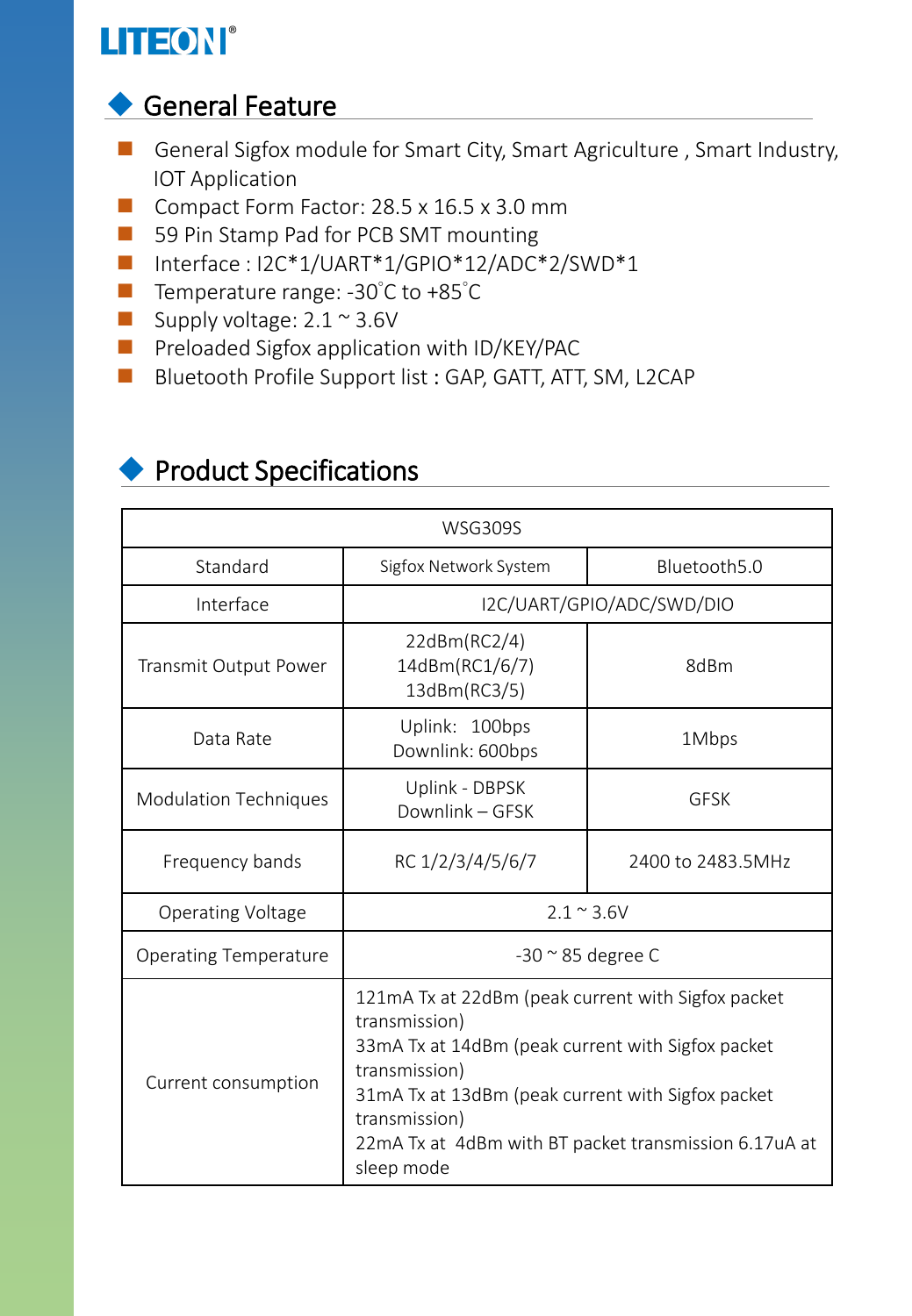

#### **PIN DEFINITION**

| No.            | Name              | I/O        | Function                                        |  |
|----------------|-------------------|------------|-------------------------------------------------|--|
| $\mathbf{1}$   | <b>GND</b>        | <b>GND</b> | Ground                                          |  |
| $\overline{2}$ | <b>GND</b>        | <b>GND</b> | Ground                                          |  |
| 3              | <b>GND</b>        | <b>GND</b> | Ground                                          |  |
| $\overline{4}$ | <b>GND</b>        | <b>GND</b> | Ground                                          |  |
| 5              | <b>GND</b>        | <b>GND</b> | Ground                                          |  |
| 6              | S2-LP SDO         | I/O        | Connect to BlueNRG-2_DIO3(Suggest to floating)  |  |
| $\overline{7}$ | S2-LP SDI         | I/O        | Connect to BlueNRG-2_DIO2(Suggest to floating)  |  |
| 8              | <b>S2-LP SCLK</b> | I/O        | Connect to BlueNRG-2_DIO0(Suggest to floating)  |  |
| 9              | <b>S2-LP CSN</b>  | I/O        | Connect to BlueNRG-2_DIO20(Suggest to floating) |  |
| 10             | DIO <sub>1</sub>  | I/O        | <b>BlueNRG-2 DIO1</b>                           |  |
| 11             | <b>DIO17</b>      | I/O        | BlueNRG-2 DIO17                                 |  |
| 12             | S2-LP GPIO2       | I/O        | Connect to BlueNRG-2_DIO19(Suggest to floating) |  |
| 13             | S2-LP GPIO3       | I/O        | Connect to BlueNRG-2_DIO21(Suggest to floating) |  |
| 14             | <b>S2-LP SDN</b>  | I/O        | Connect to BlueNRG-2_DIO25(Suggest to floating) |  |
| 15             | <b>GND</b>        | <b>GND</b> | Ground                                          |  |
| 16             | <b>GND</b>        | <b>GND</b> | Ground                                          |  |
| 17             | <b>DIO16</b>      | I/O        | BlueNRG-2 DIO16                                 |  |
| 18             | <b>DIO15</b>      | I/O        | BlueNRG-2 DIO15                                 |  |
| 19             | ADC1              | I/O        | BlueNRG-2_ADC1                                  |  |
| 20             | ADC <sub>2</sub>  | I/O        | <b>BlueNRG-2 ADC2</b>                           |  |
| 21             | <b>GND</b>        | <b>GND</b> | Ground                                          |  |
| 22             | <b>DIO14</b>      | I/O        | BlueNRG-2 DIO14                                 |  |
| 23             | <b>GND</b>        | <b>GND</b> | Ground                                          |  |
| 24             | <b>GND</b>        | <b>GND</b> | Ground                                          |  |
| 25             | <b>BT</b> Antenna | <b>RF</b>  | Only work on WSG309S_RF_PAD version             |  |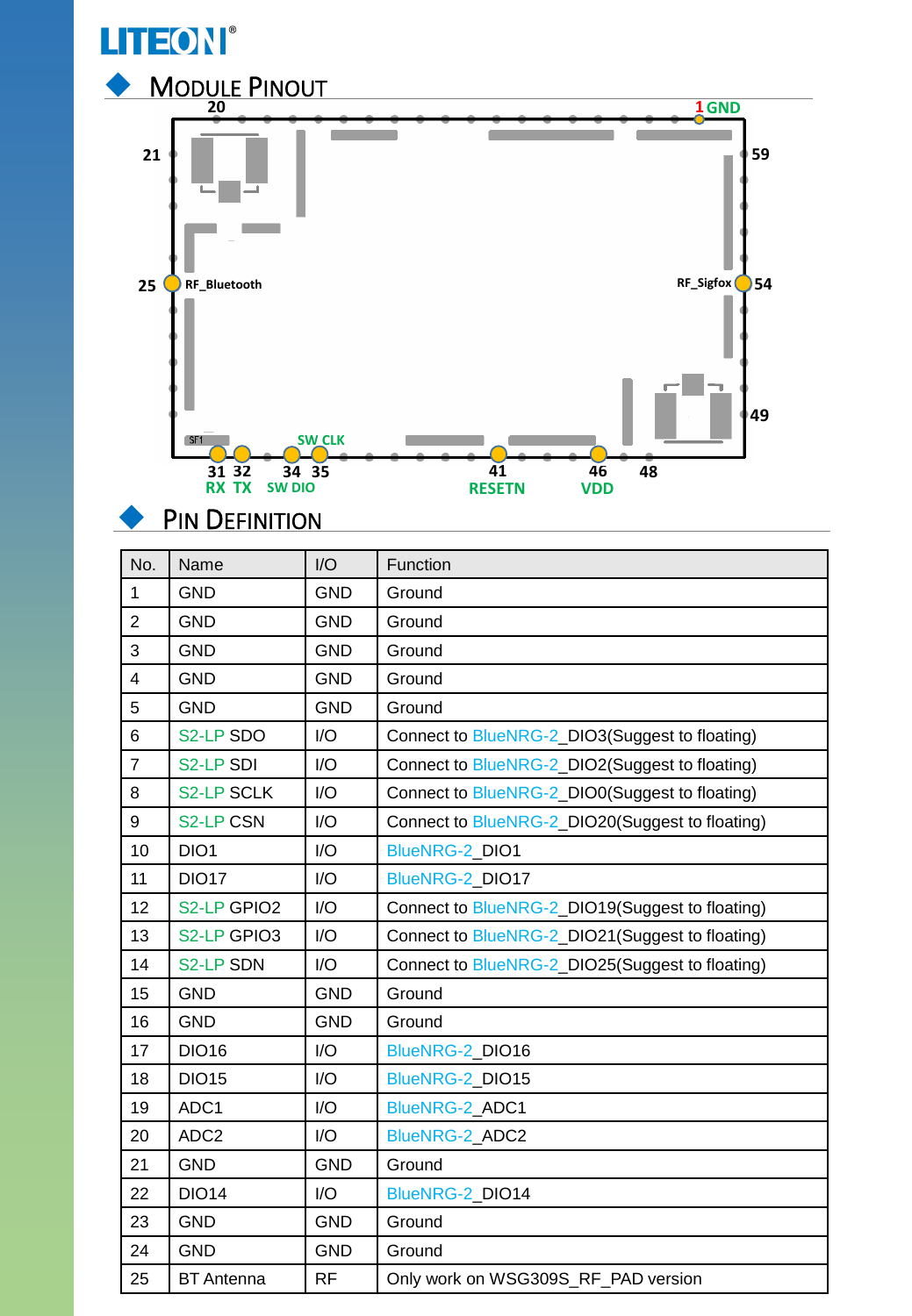



#### ◆ **PIN DEFINITION**

| No. | Name               | I/O        | Function                                                                  |
|-----|--------------------|------------|---------------------------------------------------------------------------|
| 26  | <b>GND</b>         | <b>GND</b> | Ground                                                                    |
| 27  | <b>GND</b>         | <b>GND</b> | Ground                                                                    |
| 28  | <b>GND</b>         | <b>GND</b> | Ground                                                                    |
| 29  | <b>DIO13</b>       | I/O        | BlueNRG-2_DIO13                                                           |
| 30  | <b>GND</b>         | <b>GND</b> | Ground                                                                    |
| 31  | UART_RX            | 1/O        | BlueNRG-2 DIO11 (115200bps)                                               |
| 32  | UART_TX            | I/O        | BlueNRG-2_DIO8 (115200bps)                                                |
| 33  | DIO <sub>7</sub>   | 1/O        | BlueNRG-2_DIO7<br>(boot load module internal pull low 100K)               |
| 34  | <b>JTMS-SWTDIO</b> | I/O        | SW DIO (BlueNRG-2_DIO10) SWD data signal<br>(MCU debugger and programing) |
| 35  | <b>JTMS-SWTCK</b>  | 1/O        | SW CLK (BlueNRG-2_DIO9) SWD clock signal<br>(MCU debugger and programing) |
| 36  | <b>DIO12</b>       | I/O        | BlueNRG-2_DIO12                                                           |
| 37  | DIO <sub>6</sub>   | 1/O        | BlueNRG-2_DIO6                                                            |
| 38  | <b>DIO18</b>       | I/O        | BlueNRG-2_DIO18                                                           |
| 39  | <b>NC</b>          |            | No connect on module                                                      |
| 40  | I2C2_DAT           | 1/O        | <b>BlueNRG-2 DIO5</b><br>(module internal pull high 10K)                  |
| 41  | <b>RESETN</b>      | 1/O        | <b>BlueNRG-2 RESETN</b><br>(module internal pull high 100k, Low Active)   |
| 42  | <b>NC</b>          |            | No connect on module                                                      |
| 43  | I2C2 CLK           | I/O        | BlueNRG-2_DIO4<br>(module internal pull high 10K)                         |
| 44  | XI                 | I          | Reserve for external RTC 32.768k                                          |
| 45  | XO                 | O          | Reserve for external RTC 32.768k                                          |
| 46  | <b>VDD</b>         | P          | Power input                                                               |
| 47  | <b>GND</b>         | <b>GND</b> | Ground                                                                    |
| 48  | <b>GND</b>         | <b>GND</b> | Ground                                                                    |
| 49  | <b>GND</b>         | <b>GND</b> | Ground                                                                    |
| 50  | <b>GND</b>         | <b>GND</b> | Ground                                                                    |
| 51  | <b>GND</b>         | <b>GND</b> | Ground                                                                    |
| 52  | <b>GND</b>         | <b>GND</b> | Ground                                                                    |
| 53  | <b>GND</b>         | <b>GND</b> | Ground                                                                    |
| 54  | Sigfox Antenna     | <b>RF</b>  | Only work on WSG309S_RF_PAD version                                       |
| 55  | <b>GND</b>         | <b>GND</b> | Ground                                                                    |
| 56  | <b>GND</b>         | <b>GND</b> | Ground                                                                    |
| 57  | <b>GND</b>         | <b>GND</b> | Ground                                                                    |
| 58  | <b>GND</b>         | <b>GND</b> | Ground                                                                    |
| 59  | <b>GND</b>         | <b>GND</b> | Ground                                                                    |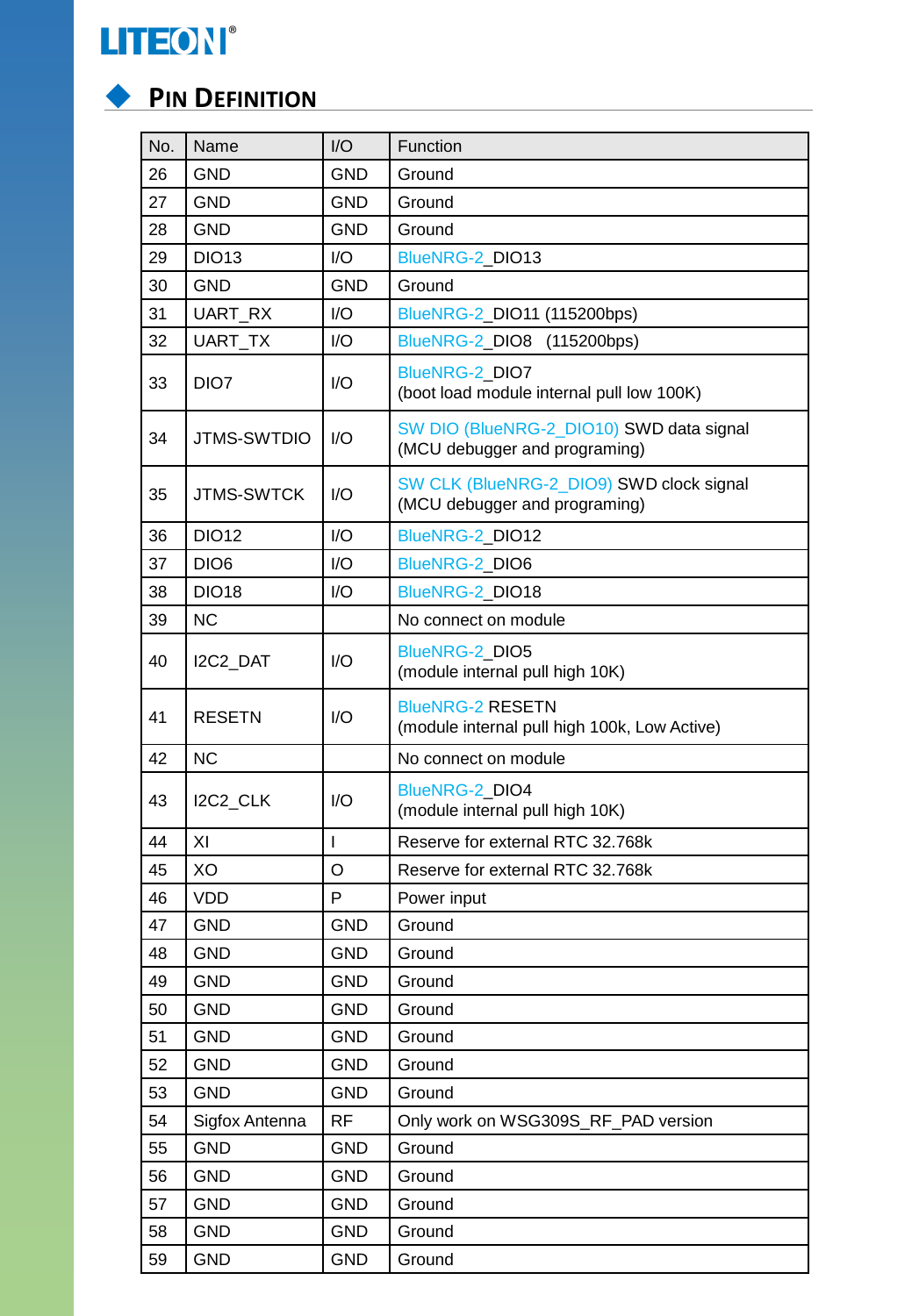

**BLOCK DIAGRAM** 



**MODULE DIMENSION** 



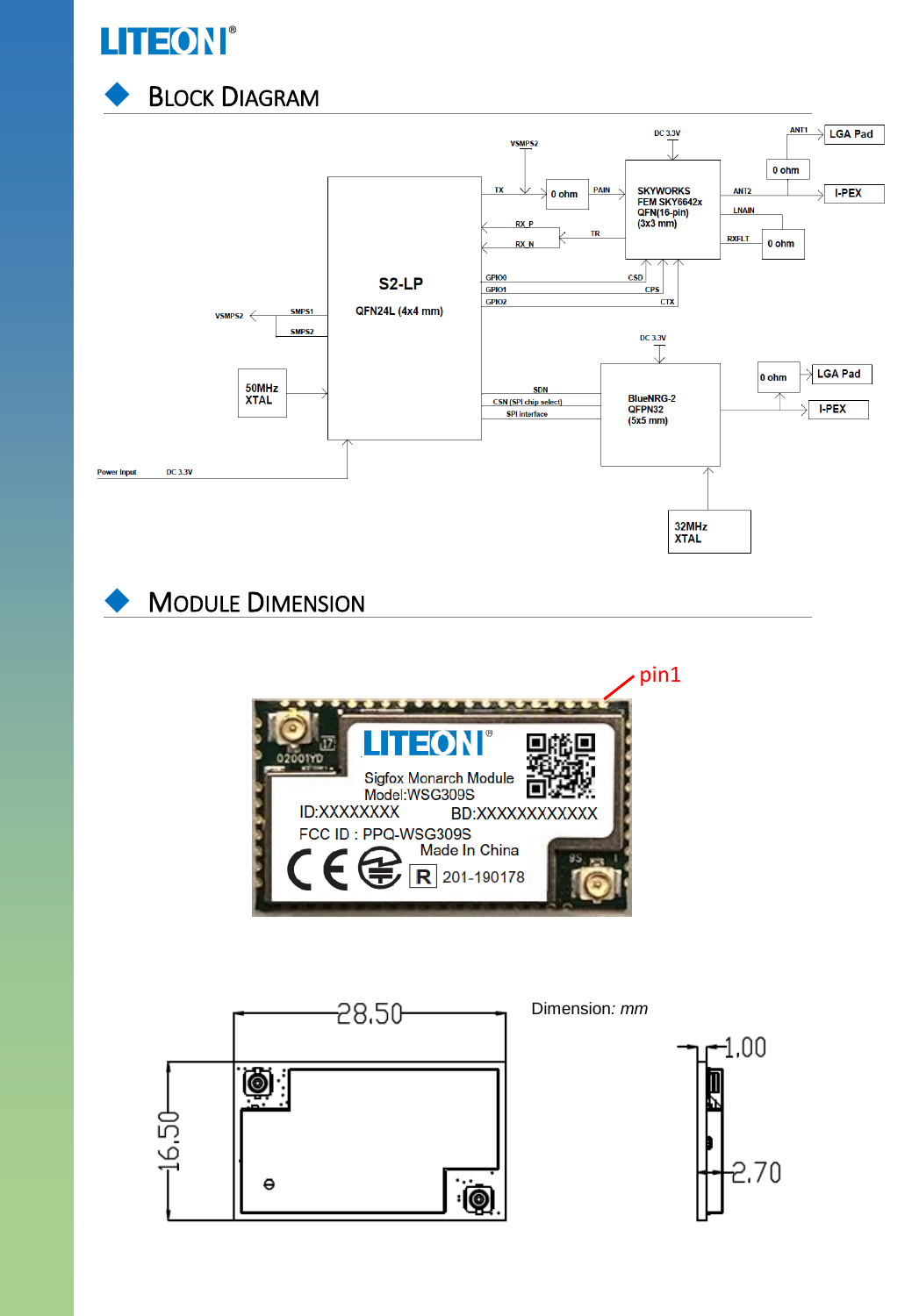



- c. Peak Temperature (G): 230~250℃;
- d. Reflow Time (T3) (>220℃): 30~60 sec;
- e. Ramp-up Rate (B): 0~2.5℃/ sec;
- f. Ramp-down Rate (C): 1~3℃/ sec.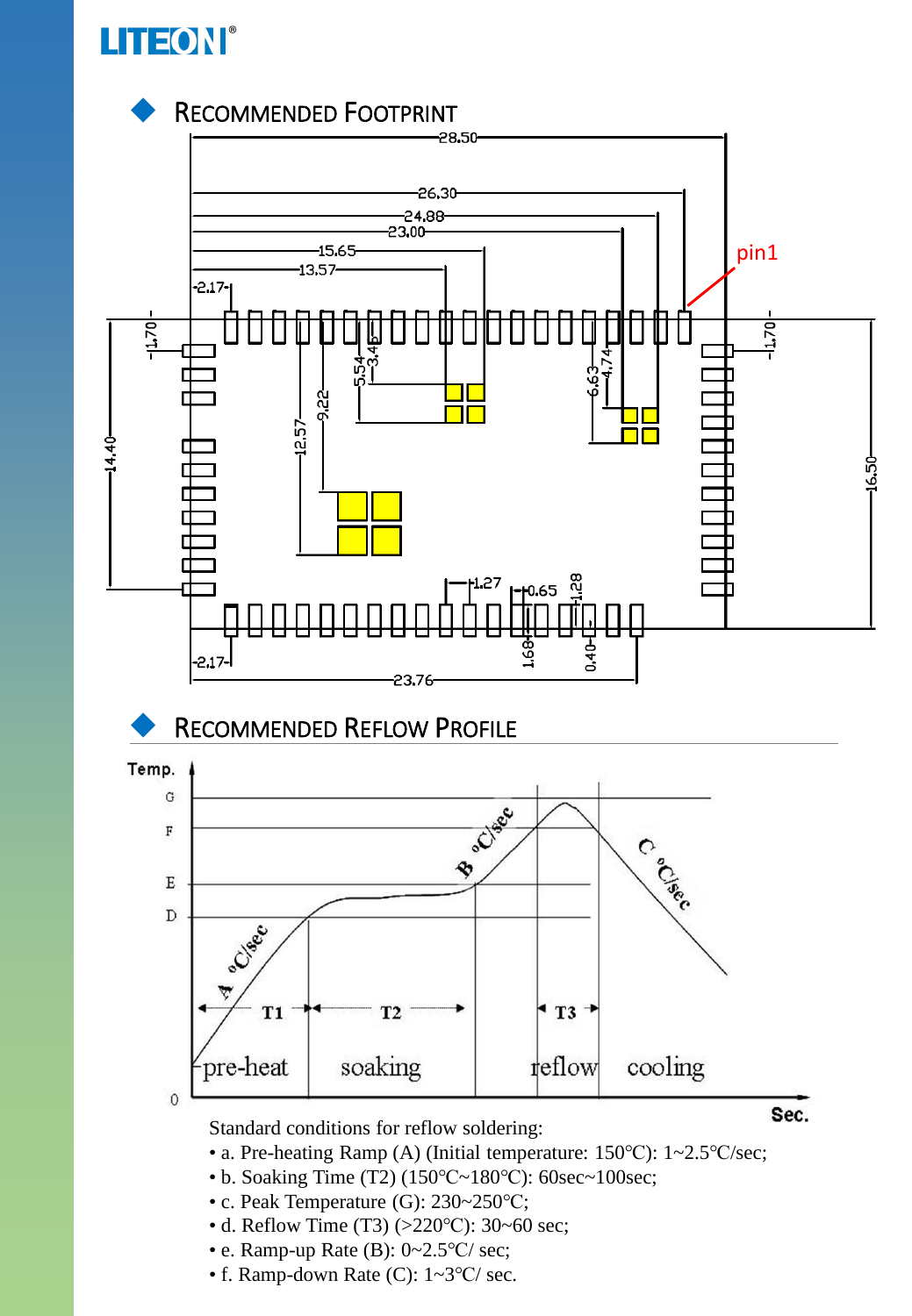

**FLOW OF STANDBY/SLEEP MODE** 



#### **LABEL DRAWING**



备注: 条码使用二维码QR CODE 等级为B级以上, 尺寸为5\*5mm 條碼顯示內容為三行 (由業務提供) XXXXXXX(8碼ID) XXXXXXXXXXXXXXX(16碼PAC) XXXXXXXXXXX(12碼BD)